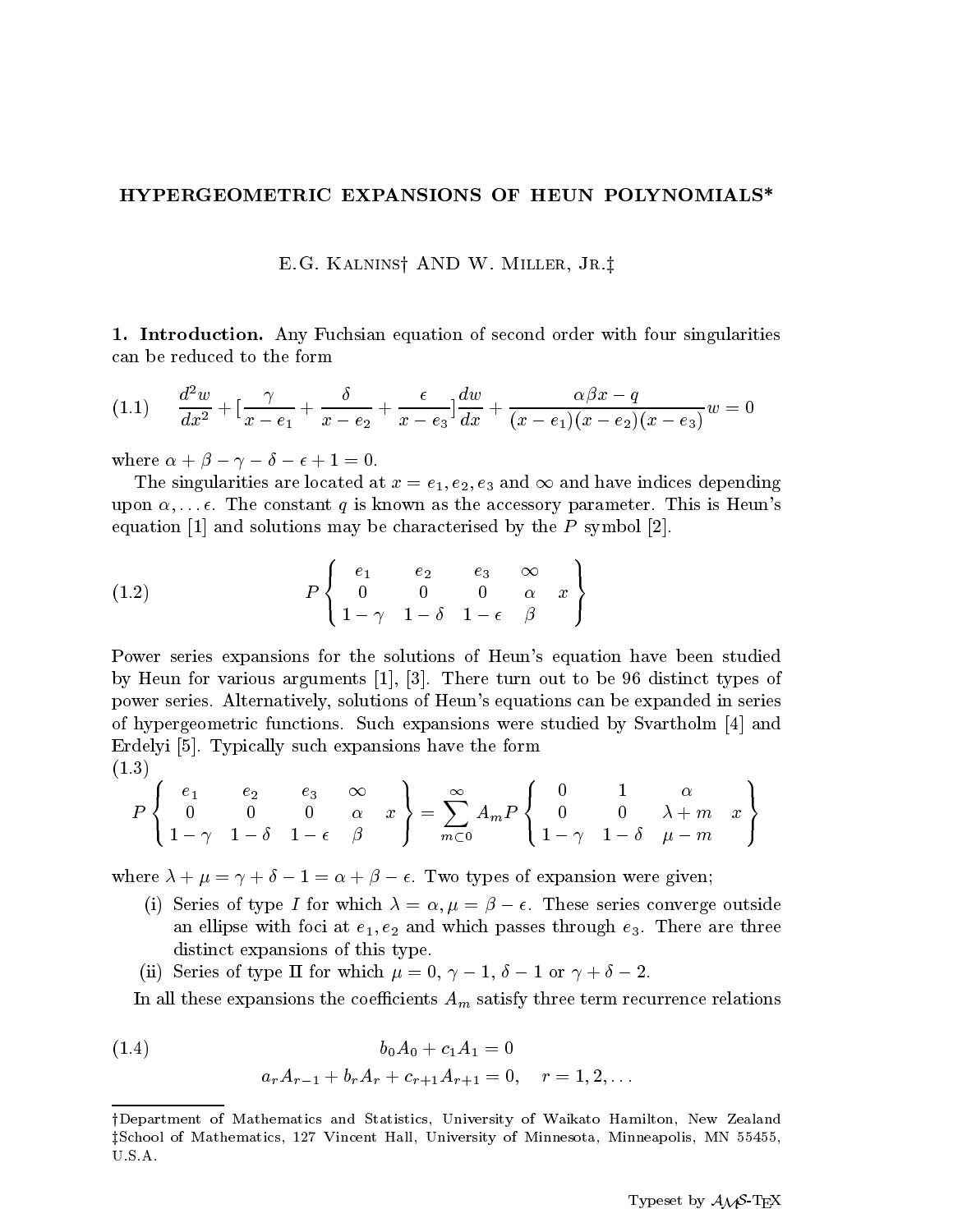where  $a_r, b_r, c_r$  are known expressions in r and  $c_r \neq 0$ . If q is chosen from a number of characteristic values then expansions of this type converge In this article we de rive some of these expansions for the case of Heun polynomials from considerations based on group theory and its connection with separation of variables solutions of the Laplace-Beltrami eigenvalue equation on the *n*-sphere. The method used makes a judicious choice of coordinates on the  $n$ -sphere. The expansions that are first derived are for products of Heun polynomials as sums of products of Jacobi polynomials. The coefficients in the expansions obey three term recurrence relations The corresponding single variable expansions are then obtained by allowing one of the variables to take a fixed value. This paper is an extension of  $[8]$  in which the motivation and background can be found

Earlier writers on Heun functions who take a somewhat similar point of view are Sleeman  $\left[15\right]$  and Schmidt and Wolf  $\left[14\right]$ . These authors use the simultaneous separability of a generalized Schrödinger equation in several cooordinate systems to derive integral relations for Heun functions. In  $\lbrack 8 \rbrack$  and in the present paper we are making clearer the geometrical setting of these results: polynomial orthogonal bases on the *n*-sphere characterized as eigenfunctions of commuting sets of self-adjoint symmetry operators

**2. Derivation of the expansion formula.** The graphical calculus of separable coordinates for the Laplace-Beltrami eigenvalue equation on the *n*-sphere has been completely worked out by Kalnins and Miller  $[6]$ ,  $[7]$ . To derive an expansion for Heun polynomials we consider coordinate systems corresponding to graphs of the type

| $e_{1}$   | $e_2$   $e_3$ |           |  |
|-----------|---------------|-----------|--|
|           |               |           |  |
|           |               |           |  |
| $S_{n_1}$ | $S_{n_2}$     | $S_{n_3}$ |  |

on the n sphere of the normal choice of coordinates is the coordinates in the commutation of coordinates in the

(2.1) 
$$
s_i = u_1 w_i, \quad i = 1, ..., n_1 + 1
$$

$$
s_{j+n_1+1} = u_2 t_j, \quad j = 1, ..., n_2 + 1
$$

$$
s_{k+n_1+n_2+2} = u_3 z_k, \quad k = 1, ..., n_3 + 1
$$

where

$$
\sum_{i=1}^{n_1+1} w_i^2 = 1, \quad \sum_{j=1}^{n_2+1} t_j^2 = 1, \quad \sum_{k=1}^{n_3+1} z_k^2 = 1
$$

and

(2.2) 
$$
u_i^2 = \frac{(x - e_i)(y - e_i)}{(e_j - e_i)(e_k - e_i)}, \quad i = 1, 2, 3, \quad i, j, k \text{ pairwise distinct.}
$$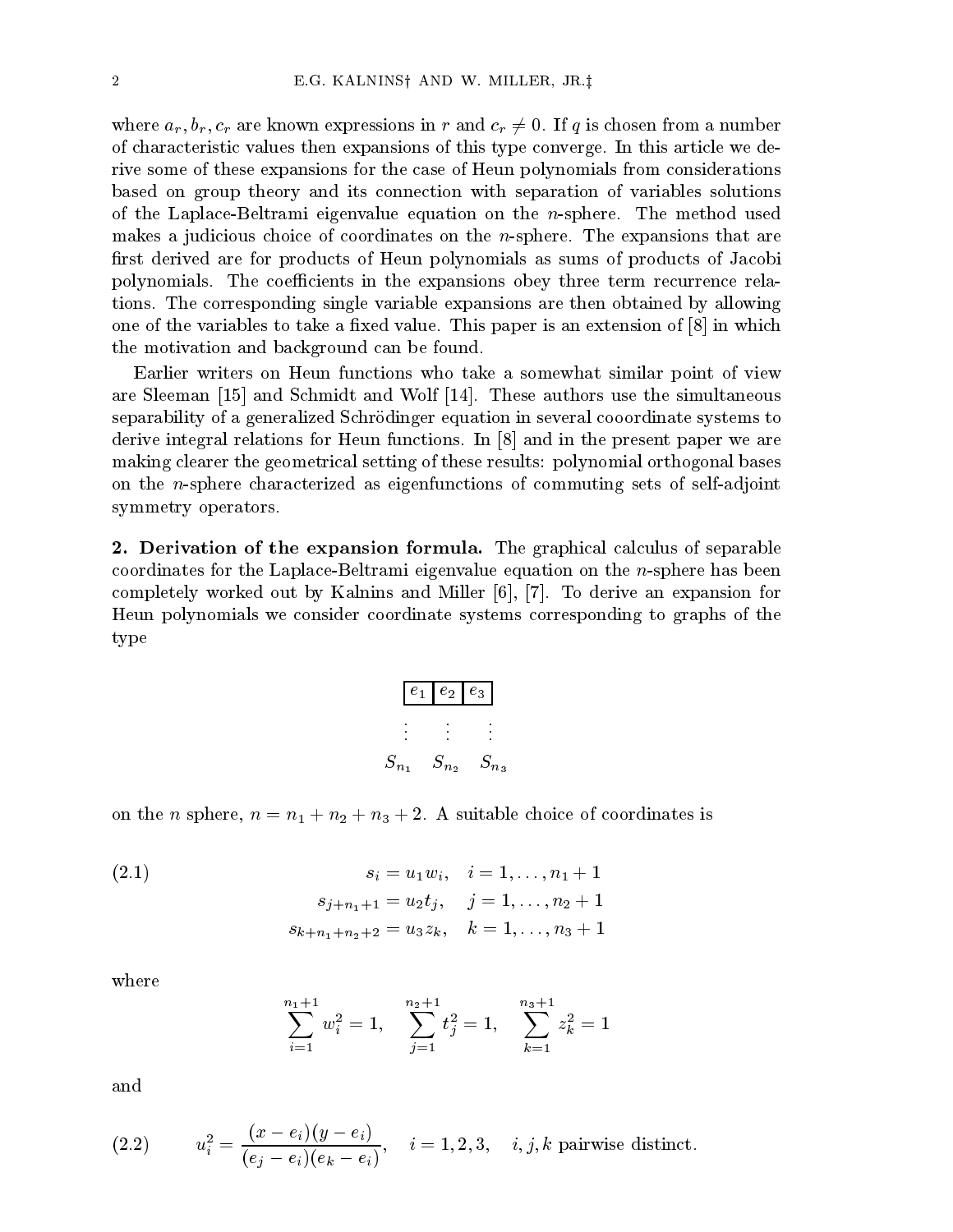The metric on the *n* sphere is

$$
(2.3)
$$
\n
$$
ds^{2} = -\frac{(x-y)}{4} \left[ \frac{dx^{2}}{(x-e_{1})(x-e_{2})(x-e_{3})} - \frac{dy^{2}}{(y-e_{1})(y-e_{2})(y-e_{3})} \right] + \frac{(x-e_{1})(y-e_{1})}{(e_{2}-e_{1})(e_{3}-e_{1})} \sum_{i=1}^{n_{1}+1} dw_{i}^{2} + \frac{(x-e_{2})(y-e_{2})}{(e_{3}-e_{2})(e_{1}-e_{2})} \sum_{j=1}^{n_{2}+1} dt_{j}^{2} + \frac{(x-e_{3})(y-e_{3})}{(e_{2}-e_{3})(e_{1}-e_{3})} \sum_{k=1}^{n_{3}+1} dz_{k}^{2}.
$$

The coordinate systems chosen for  $w_i, t_j, z_k$  can be taken to be, say, spherical coordinates in each case, corresponding to the graph [6].



We then seek eigenfunctions  $\psi$  of the Laplacian satisfying

(2.4) 
$$
\Delta \psi = -J(J + n_1 + n_2 + n_3 + 1)\psi,
$$

where  $J$  is a non-negative integer. In the coordinates we have chosen, this equation has the form

-

$$
\Delta \psi = -\frac{4}{(x-y)}[(x-e_1)(x-e_2)(x-e_3)] \left[ \frac{\partial^2}{\partial x^2} + \frac{1}{2} \left[ \frac{n_1+1}{x-e_1} + \frac{n_2+1}{x-e_2} + \frac{n_3+1}{x-e_3} \right] \frac{\partial}{\partial x} \right] \psi
$$
  
-(y-e<sub>1</sub>)(y-e<sub>2</sub>)(y-e<sub>3</sub>)  $\left[ \frac{\partial^2}{\partial y^2} + \frac{1}{2} \left[ \frac{n_1+1}{y-e_1} + \frac{n_2+1}{y-e_2} + \frac{n_3+1}{y-e_3} \right] \frac{\partial}{\partial y} \right] \psi$   
+  $\left[ \frac{(e_1-e_2)(e_1-e_3)}{(x-e_1)(y-e_1)} \Delta_1 + \frac{(e_2-e_1)(e_2-e_3)}{(x-e_2)(y-e_2)} \Delta_2 + \frac{(e_3-e_1)(e_3-e_2)}{(x-e_3)(y-e_3)} \Delta_3 \right] \psi$   
= -J(J+n<sub>1</sub>+n<sub>2</sub>+n<sub>3</sub>+1)\psi,

where  $\Delta_k$  is the Laplacian on the sphere  $S_{n_k}$ .

If we seek eigenfunctions such that

(2.6) 
$$
\Delta_i \psi = -\ell_i (\ell_i + n_i - 1) \psi, \qquad i = 1, 2, 3,
$$

where the  $\ell_i$  are non-negative integers, then writing

(2.7) 
$$
\psi = \prod_{i=1}^{3} [(x - e_i)(y - e_i)]^{\ell_i/2} \phi,
$$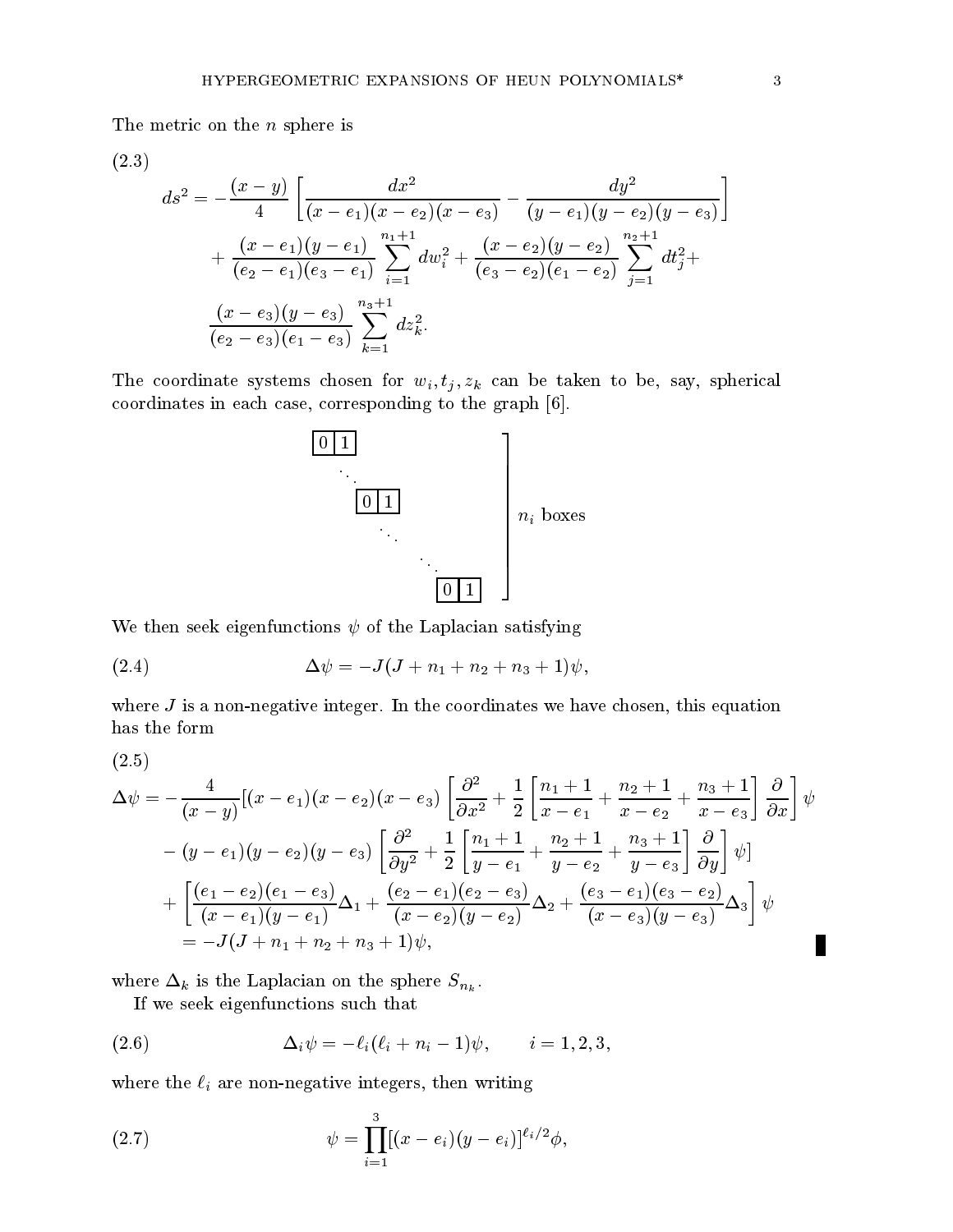where  $\mathbf{h}$  is the form of the form of the form of the form of the form of the form of the form of the form of the form of the form of the form of the form of the form of the form of the form of the form of the form of

i.

$$
(2.8)
$$
\n
$$
-\frac{4}{(x-y)}\left\{(x-e_1)(x-e_2)(x-e_3)\left(\frac{\partial^2}{\partial x^2} + \left[\frac{\ell_1+\frac{1}{2}(n_1+1)}{x-e_1} + \frac{\ell_2+\frac{1}{2}(n_2+1)}{x-e_2}\right] + \frac{\ell_3+\frac{1}{2}(n_3+1)}{x-e_3}\right]\frac{\partial}{\partial x}\right)\phi + Ax\phi
$$
\n
$$
-(y-e_1)(y-e_2)(y-e_3)\left(\frac{\partial^2}{\partial y^2} + \left[\frac{\ell_1+\frac{1}{2}(n_1+1)}{y-e_1} + \frac{\ell_2+\frac{1}{2}(n_2+1)}{y-e_2}\right] + \frac{\ell_3+\frac{1}{2}(n_3+1)}{y-e_3}\right]\frac{\partial}{\partial y}\phi - Ay\phi\bigg\} = -J(J+N+1)\phi
$$

where

$$
A = \frac{1}{4}(L+N+1)L, \quad L = \ell_1 + \ell_2 + \ell_3, \quad N = n_1 + n_2 + n_3.
$$

×

The corresponding separable solutions have the form

(2.9) 
$$
\psi = u_1^{\ell_1} u_2^{\ell_2} u_3^{\ell_3} \Phi_{J\ell_1\ell_2\ell_3q}^1(x) \Phi_{J\ell_1\ell_2\ell_3q}^2(y) \Theta_{\ell_1\ell_2\ell_3}(\mathbf{w}, \mathbf{t}, \mathbf{z})
$$

 $\mathbf{r}$  -  $\mathbf{r}$  -  $\mathbf{r}$  -  $\mathbf{r}$  -  $\mathbf{r}$  -  $\mathbf{r}$  -  $\mathbf{r}$  -  $\mathbf{r}$  -  $\mathbf{r}$  -  $\mathbf{r}$  -  $\mathbf{r}$  -  $\mathbf{r}$  -  $\mathbf{r}$  -  $\mathbf{r}$  -  $\mathbf{r}$  -  $\mathbf{r}$  -  $\mathbf{r}$  -  $\mathbf{r}$  -  $\mathbf{r}$  -  $\mathbf{r}$  -

(2.10) 
$$
\Theta_{\ell_1 \ell_2 \ell_3}(\mathbf{w}, \mathbf{t}, \mathbf{z}) = \Theta_{\ell_1}(\mathbf{w}) \Theta_{\ell_2}(\mathbf{t}) \Theta_{\ell_3}(\mathbf{z})
$$

and typically

$$
(2.11) \quad \Theta_{\ell_1}(\mathbf{w}) = \prod_{j=0}^{n_1-2} C_{K_j-K_{j+1}}^{\frac{1}{2}(n_1-j-1)+K_{j+1}}(\cos(\theta_{n_1-j})) (\sin \theta_{n_1-j})^{K_j+1} e^{\pm i K_{n_1-1}\theta_1},
$$

for  $\ell_1 = K_0 \geq K_1 \geq \cdots \geq K_{n_1-1} \geq 0$ , and

(2.12) 
$$
\Delta_{(k)}\Theta_{\ell_1}(\mathbf{w})=-K_k(K_k+n_1-k-1)\Theta_{\ell_1}(\mathbf{w})
$$

where  $C_{\mu}(z)$  is a Gegenbauer polynomial. The coordinates on  $S_{n_1}$  are

(2.13)  
\n
$$
w_1 = \sin \theta_{n_1} \dots \sin \theta_2 \sin \theta_1
$$
\n
$$
w_2 = \sin \theta_{n_1} \dots \sin \theta_2 \cos \theta_1
$$
\n
$$
\vdots
$$
\n
$$
w_{n_1} = \sin \theta_{n_1} \cos \theta_{n_1 - 1}
$$
\n
$$
w_{n_1 + 1} = \cos \theta_{n_1}
$$

and the operator  $\Delta_{(k)}$  is given by

$$
(2.14) \qquad \Delta_{(k)} = \sum_{r < \ell \leq n_1 + 1 - k} I_{r\ell}^2, \quad I_{r\ell} = w_r \frac{\partial}{\partial w_\ell} - w_\ell \frac{\partial}{\partial w_r}, \quad k = 0, \ldots, n_1 - 1.
$$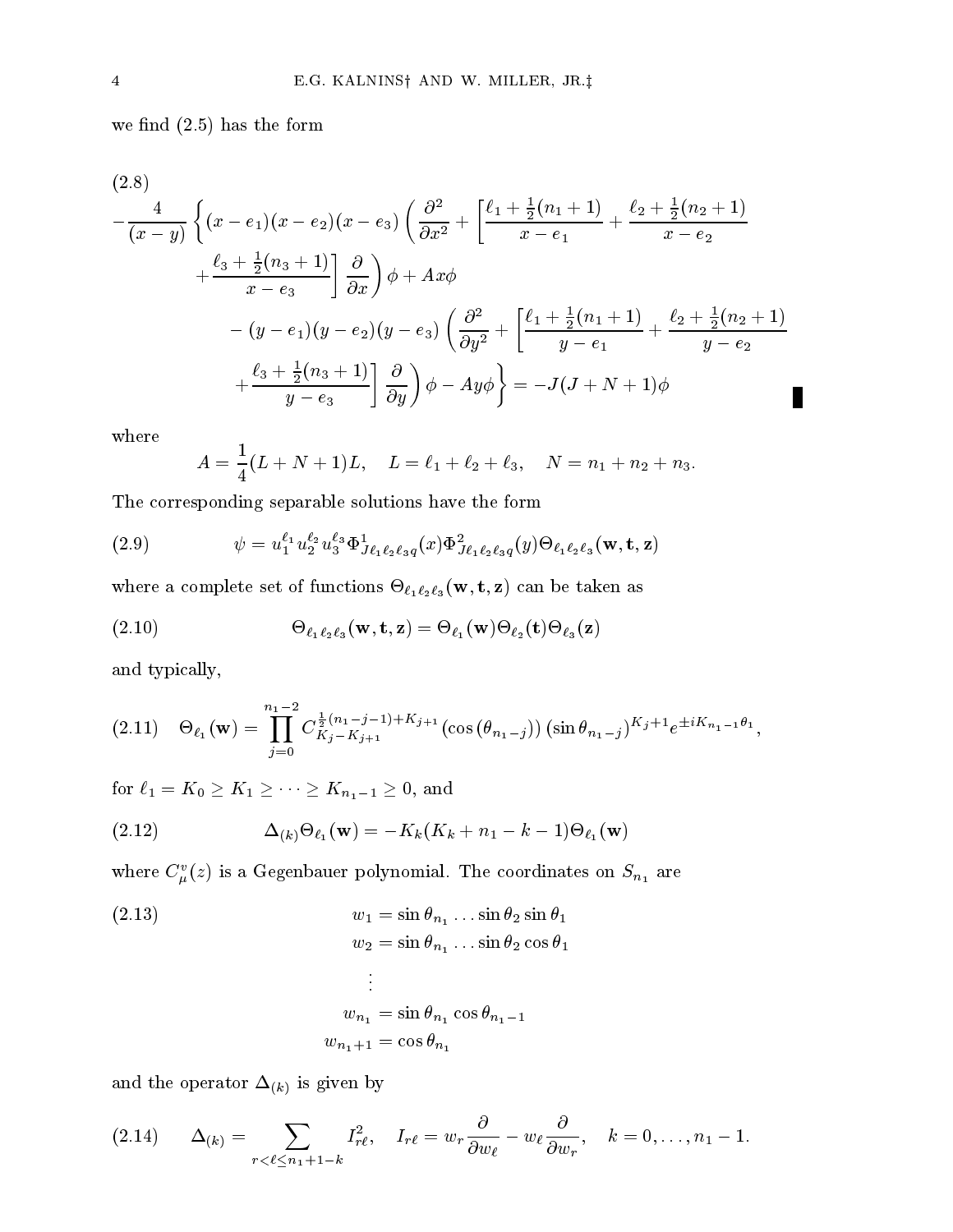$$
(2.15)
$$
  
\n
$$
[-4(\lambda - e_1)(\lambda - e_2)(\lambda - e_3)\left[\frac{d^2}{d\lambda^2} + \left(\frac{\ell_1 + \frac{1}{2}(n_1 + 1)}{\lambda - e_1} + \frac{\ell_2 + \frac{1}{2}(n_2 + 1)}{\lambda - e_2}\right)\right] \frac{d}{d\lambda} + (J - L)(J + L + N + 1)\lambda + 4q]\Phi_{J\ell_1\ell_2\ell_3q}^{\epsilon}(\lambda) = 0
$$

where  $\lambda = x, y$  according as  $\epsilon = 1, 2$ , respectively. This is Heun's equation of the form (1.1) with  $\gamma = \ell_1 + \frac{1}{2}(n_1 + 1)$ , 0  $\frac{1}{2}(n_1+1), 0 = \ell_2 + \frac{1}{2}(n_2+1), \epsilon$  $\frac{1}{2}(n_2+1), \epsilon = \ell_3 + \frac{1}{2}(n_3+1),$  $2 \vee 3 \vee 7$  $\alpha = \frac{1}{2}(L-J), \beta = \frac{1}{2}(L+J+N+1)$ . The solutions for the functions  $\Psi_{J\ell_1\ell_2\ell_3q}^*(\lambda)$  are - Andreas and the contract of the contract of the contract of the contract of the contract of the contract of Heun polynomials which for xed J will form a complete set of basis functions once the eigenvalues  $q$  have been calculated. To calculate the eigenvalues it is convenient  $t \sim 1$  the coordinate system of  $\sim 1$  whose eigenvalues  $\sim 1$ 

$$
(2.16)
$$
\n
$$
\chi = (e_1 + e_2 + e_3)[\ell_1^2 + \ell_2^2 + \ell_3^2 + \ell_1 n_1 + \ell_2 n_2 + \ell_3 n_3 - J(J + N + 1)]
$$
\n
$$
+ 2\ell_1 \ell_2 e_3 + 2\ell_1 \ell_3 e_2 + 2\ell_2 \ell_3 e_1 - \ell_1 e_1 - \ell_2 e_2 - \ell_3 e_3
$$
\n
$$
+ \ell_1 n_2 e_3 + \ell_1 n_3 e_2 + \ell_2 n_1 e_3 + \ell_2 n_3 e_1 + \ell_3 n_1 e_2 + \ell_3 n_2 e_1 - 4q
$$

is given by  $[6]$ ,  $[7]$ 

(2.17) 
$$
M = (e_1 + e_2) \sum_{p \in P} \sum_{q \in Q} I_{pq}^2 + (e_2 + e_3) \sum_{q \in Q} \sum_{r \in R} I_{rq}^2 + (e_1 + e_3) \sum_{p \in P} \sum_{r \in R} I_{pr}^2 + (e_1 + e_3) \sum_{p \in P} \sum_{r \in R} I_{pr}^2
$$

$$
P = \{1, ..., n_1 + 1\}, Q = \{n_1 + 2, ..., n_1 + n_2 + 2\},
$$

$$
R = \{n_1 + n_2 + 3, ..., n_1 + n_2 + n_3 + 3\}
$$

That is M is the second order symmetry operator for the Laplacian -M which corresponds to the separable corresponds to the separable cooperations in a separable solutions of the s  $\mathcal{A}$  . The eigenfunctions of M with eigenvalues  $\mathcal{A}$  ,  $\mathcal{A}$  and  $\mathcal{A}$  are  $\mathcal{A}$  . The set of  $\mathcal{A}$ relationship between the eigenvalues and and q - (the terms involving the eigenvalues of the terms in from consideration of the factor  $u_1^{\scriptscriptstyle +} u_2^{\scriptscriptstyle +} u_3^{\scriptscriptstyle +}$  .)

The basis functions on the sphere  $S_n$  corresponding to coordinates of the graph can also be expanded in terms of the basis functions of the coordinate system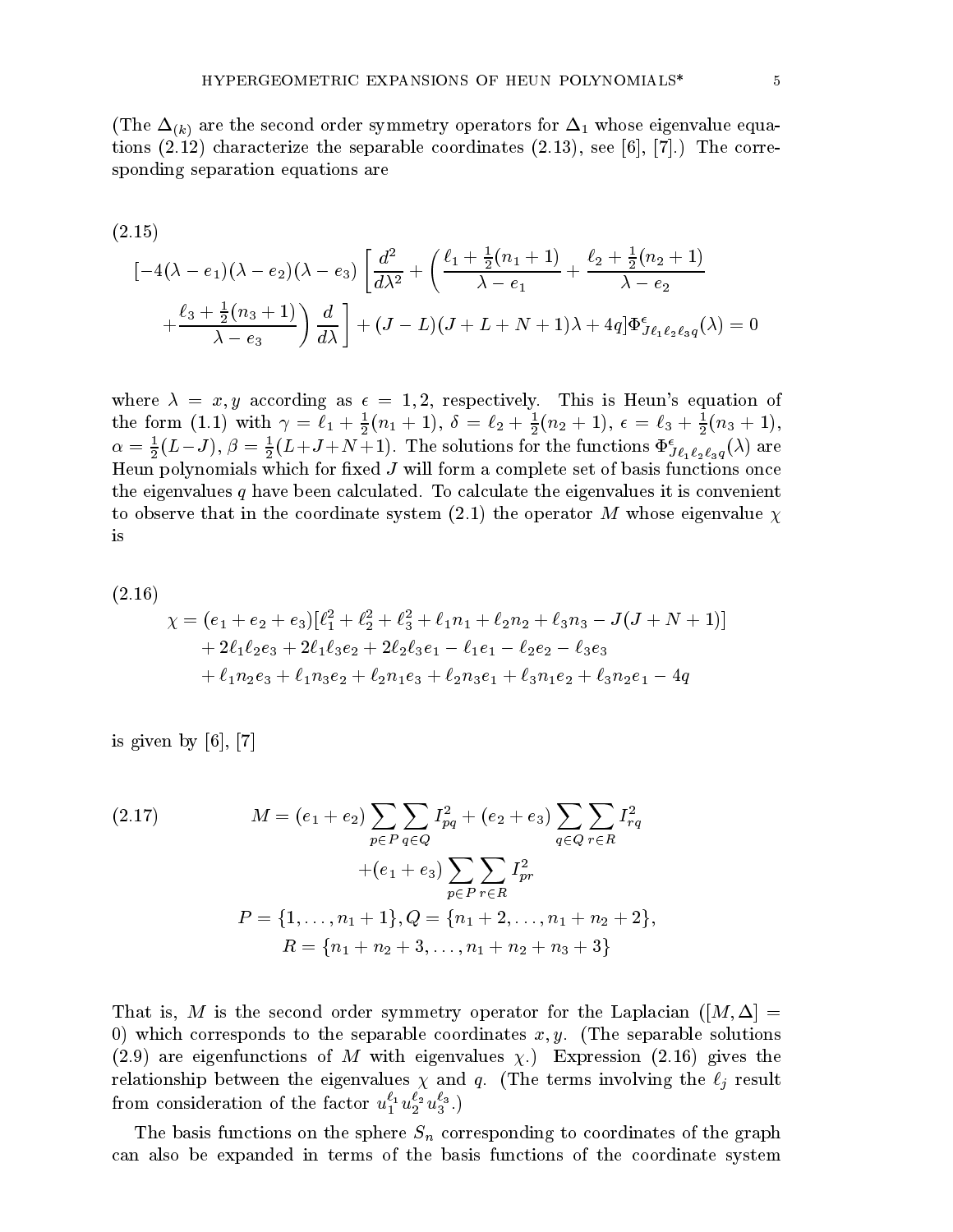corresponding to the graph  $[6]$ ,



et the coordinates of the coordinates and the coordinates of the coordinates of the coordinates of the coordinates of the coordinates of the coordinates of the coordinates of the coordinates of the coordinates of the coord

(2.18) 
$$
u_1 = \sin \theta \cos \phi, \quad u_2 = \sin \theta \sin \phi, \quad u_3 = \cos \theta
$$

and the infinitesimal distance

(2.19) 
$$
ds^{2} = d\theta^{2} + \sin^{2}\theta d\phi^{2} + \sin^{2}\theta \cos^{2}\phi \sum_{i=1}^{n_{1}+1} dw_{i}^{2} + \sin^{2}\theta \sin^{2}\phi \sum_{j=1}^{n_{2}+1} dt_{j}^{2} + \cos^{2}\theta \sum_{k=1}^{n_{3}+1} dz_{k}^{2}.
$$

 $\blacksquare$  in the set of  $\blacksquare$ 

$$
(2.20) \qquad \psi = (\sin \theta)^{M} (\cos \theta)^{\ell_3} (\sin \phi)^{\ell_2} (\cos \phi)^{\ell_1}
$$

$$
\times P_{(J-M-\ell_3)/2}^{M+\frac{1}{2}(n_1+n_2),\ell_3+\frac{1}{2}(n_3-1)} (\cos 2\theta)
$$

$$
\times P_{(M-\ell_1-\ell_2)/2}^{\ell_2+\frac{1}{2}(n_2-1),\ell_1+\frac{1}{2}(n_1-1)} (\cos 2\phi) \Theta_{\ell_1\ell_2\ell_3}(\mathbf{w}, \mathbf{t}, \mathbf{z})
$$

$$
= \psi_{JM} \Theta_{\ell_1\ell_2\ell_3}
$$

where  $P_n^{\gamma,\nu}(z)$  are Jacobi polynomials. Here  $J = L + 2j$  and  $M = L + 2m$  where  $j = 0, 1, \ldots, m = 0, 1, \ldots, j = 1, j$ . The eigenfunctions satisfy

$$
\Delta'\psi = -M(M+n_1+n_2)\psi,
$$

where

$$
\Delta' = \sum_{i>j} I_{ij}^2.
$$

and it is not in the from the from  $\mathbf{r}$  to the from  $\mathbf{r}$  to  $\mathbf{r}$  and  $\mathbf{r}$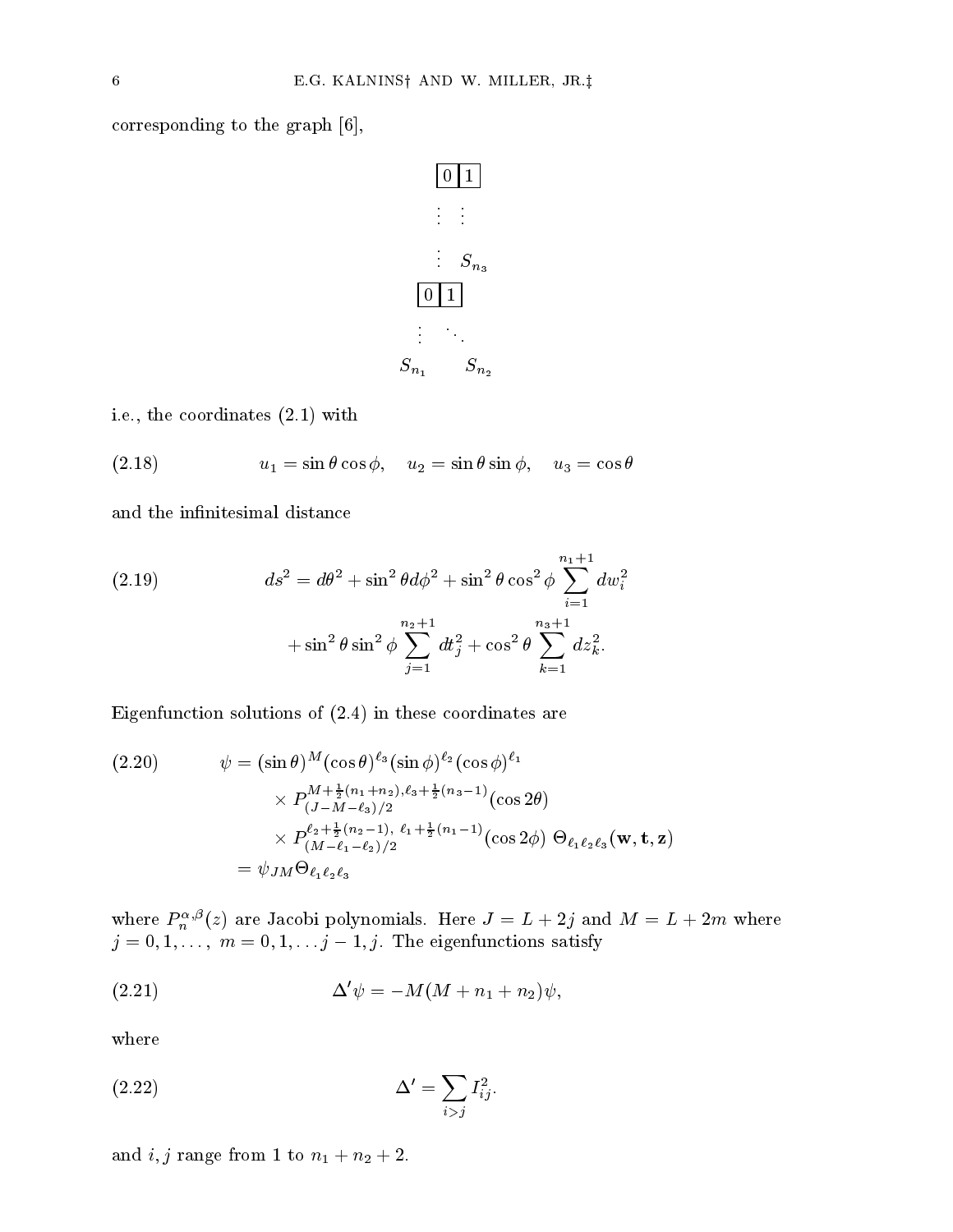Note that in terms of the Cartesian coordinates  $u_1, u_2, u_3$  on the 2-sphere  $(u_1 +$  $u_2^2 + u_3^2 = 1$ ) these eigenfunctions take the form

$$
(2.23) \qquad \psi_{JM} = u_1^{\ell_1} u_2^{\ell_2} u_e^{\ell_e} (u_1^2 + u_2^2)^{(M - \ell_1 - \ell_2)/2} \times P_{(J - M - \ell_3)/2}^{M + \frac{1}{2}(n_1 + n_2), \ell_3 + \frac{1}{2}(n_3 - 1)} (1 - 2u_1^2 - 2u_2^2) \times P_{(M - \ell_1 - \ell_2)/2}^{\ell_2 + \frac{1}{2}(n_2 - 1), \ell_1 + \frac{1}{2}(n_1 - 1)} \left( \frac{2u_1^2}{u_1^2 + u_2^2} - 1 \right) = u_1^{\ell_1} u_2^{\ell_2} u_3^{\ell_3} \Phi_{jm},
$$

1.e., the form  $u_1^*u_2^*u_3^*\Psi(u_1^*,u_2^*)$  where  $\Psi$  is a polynomial.

This remark leads to another way of viewing the Heun and Jacobi bases In the equation  $\Delta \psi = -J (J + N + 1) \psi$  with  $\Delta \psi$  given by (2.0) and  $\Delta k$  replaced by the values  $-\ell_k(\ell_k+n_k-1), k=1,2,3$  we set  $\psi=u_1^*u_2^*u_3^*\Psi(x_1,x_2)$  and introduce the new coordinates  $x_1 = u_1, x_2 = u_2$ . The eigenvalue equation for  $\Psi$  reads

$$
(2.24) \tH\Phi = -j(j+G-1)\Phi
$$

where

(2.25) 
$$
H = \sum_{i,j=1}^{2} (x_i \delta_{ij} - x_i x_j) \frac{\partial^2}{\partial x_i \partial x_j} + \sum_{i=1}^{2} (\gamma_i - Gx_i) \frac{\partial}{\partial x_i}.
$$

Here G  $\pm$  1  $\pm$  1  $\pm$  1  $\pm$  0  $\pm$  2  $\pm$  2  $\pm$  2  $\pm$  2  $\pm$  2  $\pm$  2  $\pm$  2  $\pm$  2  $\pm$  2  $\pm$  2  $\pm$  2  $\pm$  2  $\pm$  2  $\pm$  2  $\pm$  2  $\pm$  2  $\pm$  2  $\pm$  2  $\pm$  2  $\pm$  2  $\pm$  2  $\pm$  2  $\pm$  2  $\pm$  2  $\pm$  2  $\pm$  2  $\pm$ 

(2.26) 
$$
\gamma_i = \ell_i + \frac{1}{2}(n_i + 1), \quad i = 1, 2, 3
$$

$$
j = \frac{1}{2}(J - L) = 0, 1, 2, ....
$$

This coincides with equation - in In particular H maps polynomials of maximum degree  $m_i$  in  $x_i$  to polynomials of the same type. Furthermore, it is easy to see that the polynomial eigenfunctions of H form a basis for the space of all polynomials f  $\Box$  and the spectrum of  $\Box$  and the spectrum of  $\Box$  is exactly in this space is exactly in the space is exactly in the spectrum of  $\Box$  is exactly in the space is exactly in the spectrum of  $\Box$  is exactl  $\{-j(j+G-1): j=0,1,\dots\}$ . It is also shown in [8] that  $H=\Delta_2+\Lambda_2$  where  $\Delta_2$ is the Laplace Beltrami operator on  $S_2$  and

-Hf- f -f-Hf

(2.27) 
$$
\Lambda_2 = \sum_{i=1}^2 [\gamma_i - \frac{1}{2} + (\frac{3}{2} - G)x_i] \frac{\partial}{\partial x_i}.
$$

Moreover,  $H$  is self-adjoint with respect to the inner product

(2.28) 
$$
(f_1, f_2) = \iint\limits_{x_1, x_2 > 0, 1-x_1-x_2 > 0} f_1(\mathbf{x}) \overline{f_2(\mathbf{x})} d\omega
$$

where

(2.29) 
$$
dw = x_1^{\gamma_1 - 1} x_2^{\gamma_2 - 1} (1 - x_1 - x_2)^{\gamma_3 - 1} dx_1 dx_2 :
$$

$$
(Hf, f_2) = (f, Hf_2)
$$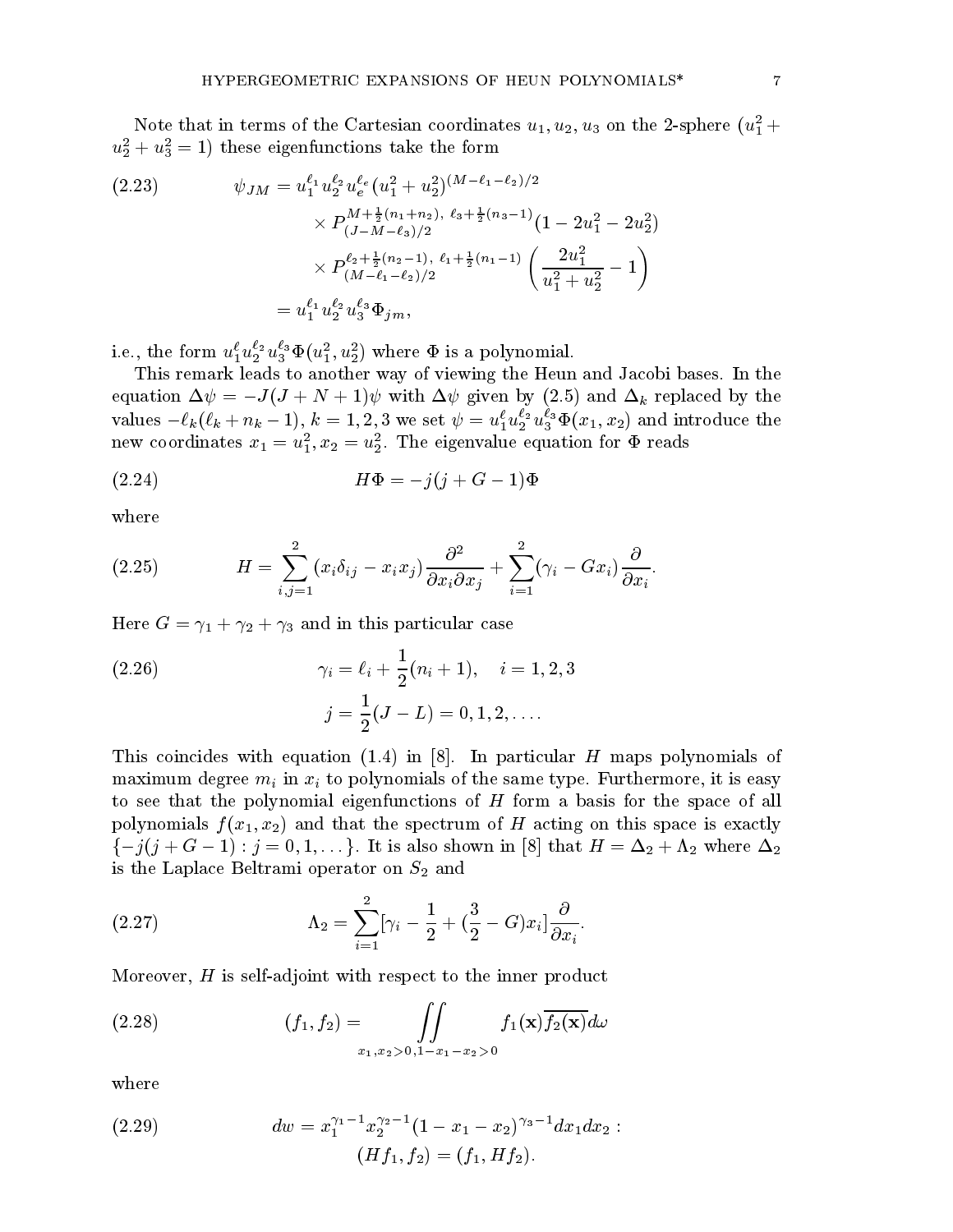$f \colon H \to H$ re polynomials in  $f \colon H$  and  $f \colon H$  in  $f \colon H$  is a set of  $f$  the polynomials in  $f$ 

$$
(2.30)
$$

$$
\Phi_{jm}(x_1, x_2) = (x_1 + x_2)^m P_{j-m}^{\gamma_1 + \gamma_2 + 2m - 1, \gamma_3 - 1} (2x_1 + 2x_2 - 1)
$$

$$
\times P_m^{\gamma_2 - 1, \gamma_1 - 1} \left( \frac{2x_1}{x_1 + x_2} - 1 \right), \ m = 0, 1, \dots, j
$$

form an orthogonal basis for the eigenspace corresponding to eigenvalue  $-\gamma$  (  $\gamma$   $+$  $\alpha$  = 1). This is the orthogonal basis of Froriol [3] and of Karlin and McGregor [10]). Similarly the Heun polynomials  $\Psi_{Je_1 \ell_2 \ell_3 q}^-(x) \Psi_{Je_1 \ell_2 \ell_3 q}^-(y)$  where q runs over the possible eigenvalues or the alternation or this same space space or the part of Moreover as pointed out in [11] these bases correspond to spherical and ellipsoidal coordinates on the 2-sphere and are the only coordinates in which  $\Delta_2$  separates.

With this point of view we are operating on the sphere  $S_2$  rather than  $S_n$  and our two distinguished orthogonal bases are the only ones possible rather than two out of a multiplicity of separable systems on  $S_n$  for large n. The principal advantage of this new point of view is the eigenfunctions are obviously polynomials in  $\mathcal{S}^{\text{tr}}$  , where  $\mathcal{S}^{\text{tr}}$  are obviously polynomials in  $\mathcal{S}^{\text{tr}}$ and the only requirement on the constants of the constants  $\sigma$  or  $\sigma$ is that they be strictly positive. Thus the  $\ell_i$  and  $n_i$  need not be integers; it is only in the contract of the contract of the contract of the contract of the contract of the contract of the contract of the contract of the contract of the contract of the contract of the contract of the contract of the contra

 $\Box$  in the following our expansion for all real -  $\Box$  real real -  $\Box$  real -  $\Box$ special case  $\gamma_1 = \gamma_2 = \gamma_3 = \frac{1}{2}$  we have  $H = \Delta_2$ , the Laplace-Beltrami operator on  $S_2$ . In this case the eigenvalue equation  $\Delta_2 \Psi = -\jmath(\jmath + \frac{1}{2})\Psi$  admits the Lie algebra  $so(3)$  as a symmetry algebra. A basis for  $so(3)$  is  $\{u_1\partial_{u_2}-u_2\partial_{u_1},u_3\partial_{u_1},u_3\partial_{u_2}\}$  $\}$ where  $u_3 = \pm (1 - u_1^2 - u_2^2)^{\frac{1}{2}}$ . This extra symmetry is associated with the fact that there are additional polynomial solutions of the eigenvalue equation (see  $\S 3$  of reference  $[8]$ ). In particular the equation admits polynomial solutions of the form  $\blacksquare$  . The spectrum of acting on the spectrum of all such polynomials is all such polynomials in the space of all such polynomials is a spectrum of all such polynomials in the space of all such polynomials in the space  $\gamma$   $j$  +  $\frac{1}{2}$ ) where now  $z_j = 0, 1, 2, \ldots$  furthermore there exist solutions of the form urband and under the same polynomial and with the same eigenvalues The dimensions The dimensions of the dimension of each eigenspace is  $2j + 1$  rather than  $j + 1$  for the general case. In this special case the eigenfunctions corresponding to spherical coordinates are just the spherical harmonics whereas those corresponding to ellipsoidal coordinates are products of Lame polynomials. For the group theoretic solution of the problem of expanding the Lamé basis in terms of a spherical harmonic basis see [11], [12], [13].

Returning to the case of general  $\ell_i, n_i$  we consider the problem of expanding the is the contract of the  $\mathbb{R}^n$  -terms of the Jacobi polynomial basis  $\mathbb{R}^n$  . The finite of the  $\mathbb{R}^n$ 

(2.31) 
$$
\psi = u_1^{\ell_1} u_2^{\ell_2} u_3^{\ell_3} \Phi_{J\ell_1\ell_2\ell_3q}^1(x) \Phi_{J\ell_1\ell_2\ell_3q}^2(y)
$$

$$
= \sum_{m=0}^j \xi_m \psi_{J\ell_1\ell_2\ell_3M}(\theta, \phi).
$$

Three terms for the expansions for the expansions of the expansion of the expansion  $\mathcal{S}_{HH}$  , where  $\epsilon$  is the - m can be deduced by requiring that

- M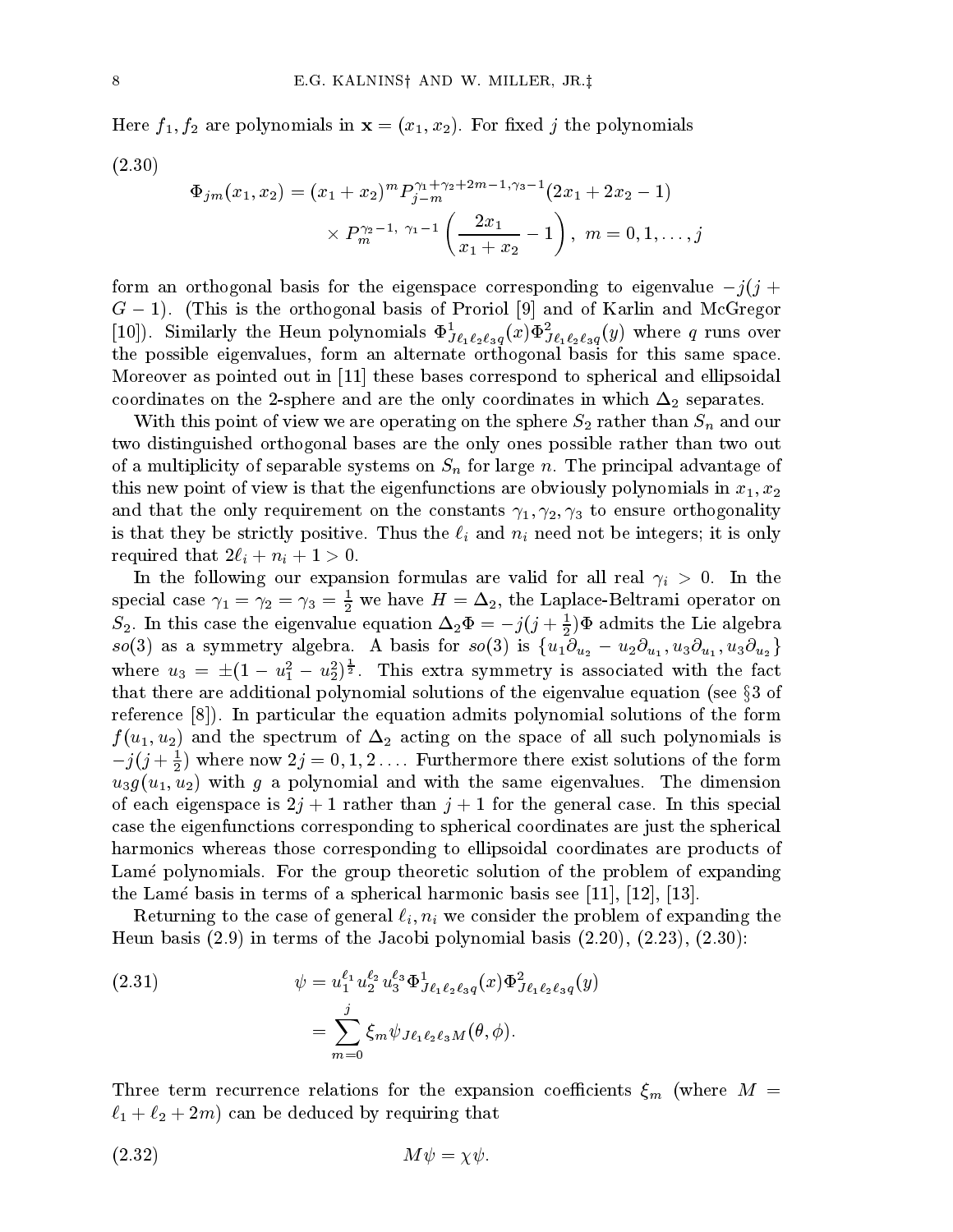To obtain the recurrence relations we need the action of the various pieces of  $M$  on  $\frac{1}{\sqrt{2}}$  -  $\frac{1}{\sqrt{2}}$  -  $\frac{1}{\sqrt{2}}$   $\frac{1}{\sqrt{2}}$  -  $\frac{1}{\sqrt{2}}$  -  $\frac{1}{\sqrt{2}}$  -  $\frac{1}{\sqrt{2}}$  -  $\frac{1}{\sqrt{2}}$  -  $\frac{1}{\sqrt{2}}$  -  $\frac{1}{\sqrt{2}}$  -  $\frac{1}{\sqrt{2}}$  -  $\frac{1}{\sqrt{2}}$  -  $\frac{1}{\sqrt{2}}$  -  $\frac{1}{\sqrt{2}}$  -  $\frac{1}{\sqrt{2}}$  expansion of the form  $M \psi_{jm} = \sum_{r} X_r \psi_{j,m+r}$ . Indeed, we have

(2.33) 
$$
M\psi_{J\ell_1\ell_2\ell_3M}(\theta,\phi) = \sum_{r=-1}^{+1} X_r \psi_{J\ell_1\ell_2\ell_3,M+2r}(\theta,\phi)
$$

where

$$
X_1(m, j)
$$
\n
$$
(2.34)
$$
\n
$$
= \frac{4(e_1 - e_2)(\gamma_1 + \gamma_2 + \gamma_3 + m + j - 1)(\gamma_3 - m + j - 1)(m + 1)(\gamma_1 + \gamma_2 + m - 1)}{(\gamma_1 + \gamma_2 + 2m - 1)(\gamma_1 + \gamma_2 + 2m)},
$$
\n
$$
X_{-1}(m, j)
$$
\n
$$
= \frac{4(e_1 - e_2)(\gamma_1 + \gamma_2 + m + j - 1)(-m + j + 1)(\gamma_2 - 1)(\gamma_1 - 1)}{(\gamma_1 + \gamma_2 + 2m - 1)(\gamma_1 + \gamma_2 + 2m - 2)},
$$
\n
$$
X_{-1}(m, j)
$$

$$
X_0(m, j) - \chi
$$
  
= 
$$
\frac{2(e_1 - e_2)[m^2 + m(\gamma_1 + \gamma_2 - 1) - j^2 - j(\gamma_1 + \gamma_2 + \gamma_3 - 1)](\gamma_1 + \gamma_2 - 2)(\gamma_1 - \gamma_2)}{(\gamma_1 + \gamma_2 + 2m - 2)(\gamma_1 + \gamma_2 + 2m)}
$$
  
+ 
$$
4 \frac{(e_1 - e_2)m\gamma_3(\gamma_1 - \gamma_2)(m + \gamma_2)}{(\gamma_1 + \gamma_2 + 2m - 2)(\gamma_1 + \gamma_2 + 2m)}
$$
  
+ 
$$
2(e_1 + e_2)[-m^2 - m(\gamma_1 + \gamma_2 - 1) + j^2 + j(\gamma_1 + \gamma_2 + \gamma_3 - 1)]
$$
  
+ 
$$
4e_3[m^2 + m(\gamma_1 + \gamma_2 - 1)] + 4q.
$$

Keys to deriving this result are the following recurrence formulas for Jacobi poly nomials  $P_n^{\pi,\varphi}(x)$ 

(2.35)  
\n
$$
xP_n^{\alpha,\beta} = AP_{n-1}^{\alpha,\beta} + BP_n^{\alpha,\beta} + CP_{n+1}^{\alpha,\beta}
$$
\n
$$
A = \frac{2(n+\alpha)(n+\beta)}{(2n+\alpha+\beta+1)(2n+\alpha+\beta)}, \ B = \frac{(\beta-\alpha)(\beta+\alpha)}{(2n+\alpha+\beta+2)(2n+\alpha+\beta)}
$$
\n
$$
C = \frac{2(n+1)(n+\alpha+\beta+1)}{(2n+\alpha+\beta+2)(2n+\alpha+\beta+1)},
$$
\n
$$
(1-x^2)\frac{d}{dx}P_n^{\alpha,\beta} = AP_{n-1}^{\alpha,\beta} + BP_n^{\alpha,\beta} + CP_{n+1}^{\alpha,\beta}
$$
\n
$$
A = \frac{2(n+\alpha)(n+\beta)(n+\alpha+\beta+1)}{(2n+\alpha+\beta+1)(2n+\alpha+\beta)}, \quad B = \frac{2n(\alpha-\beta)(n+\alpha+1)}{(2n+\alpha+\beta+2)(2n+\alpha+\beta)}
$$
\n
$$
C = -\frac{2n(n+1)(n+\alpha+\beta+1)}{(2n+\alpha+\beta+2)(2n+\alpha+\beta+1)}.
$$

-To prove - it is enough to use relations - to evaluate both sides of  for a fixed choice of the variable  $\theta$ . Thus a one-variable expansion in  $\phi$  leads to a two variable expansion in the expansion in the expansion of the expansion of the expansion of the expansion of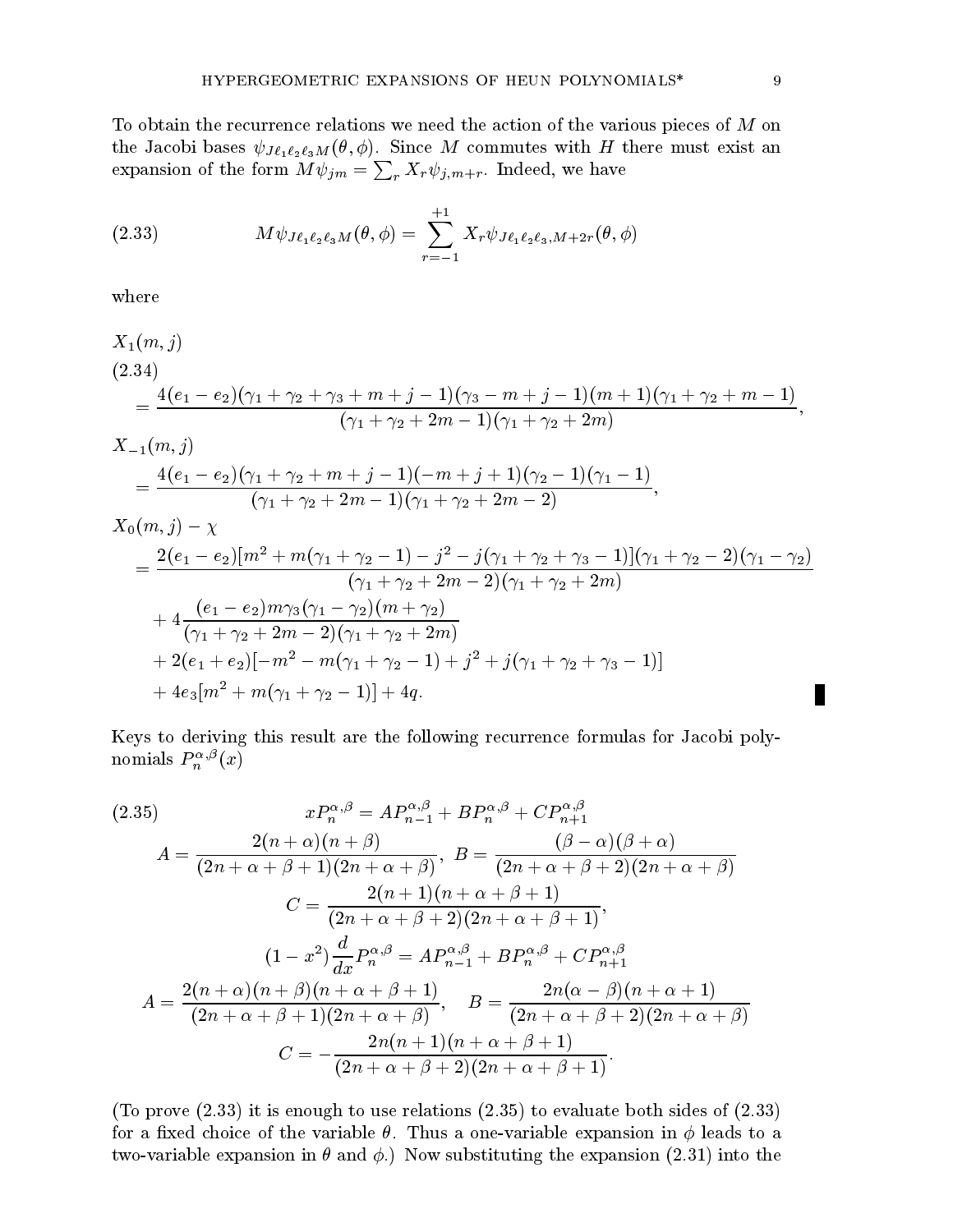$\mathbb{R}$  and using  $\mathbb{R}$  and using  $\mathbb{R}$  and the three term recurrence term recurrence term recurrence relation

(2.36) 
$$
X_1(m-1,j)\xi_{m-1} + (X_0(m,j)-\chi)\xi_m + X_{-1}(m+1,j)\xi_{m+1} = 0
$$

where  $\alpha$  is a justice of  $\alpha$  independent eigenvalues  $\alpha$  are calculated by an eigenvalues  $\alpha$  are calculated by lated from the determinant  $(9.37)$ 

$$
\begin{vmatrix}\nX_0(j,j) - \chi & X_1(j-1,j) \\
X_{-1}(j,j) & X_0(j-1,j) - \chi & X_1(j-2,j) \\
\vdots & \vdots & \ddots & \vdots \\
X_{-1}(1,j) & X_0(0,j) - \chi\n\end{vmatrix} = 0.
$$

To obtain the expansions in terms of one variable from - we proceed as follows For the two choices of  $u_i$ ,  $i = 1, 2, 3$  given by (2.2) and (2.18) take  $y = e_3, \; b = \frac{1}{2}$ . Then the expression has the form

(2.38) 
$$
\Phi_{jq}^1(x) \equiv \Phi_{J\ell_1\ell_2\ell_3q}^1(x) = \sum_{m=0}^j \hat{\gamma}_m P_m^{\gamma_2 - 1, \gamma_1 - 1}(\cos 2\phi)
$$

where

$$
\cos 2\phi = 2\frac{(x-e_1)}{(e_2-e_1)}-1.
$$

This is an expansion of type  with A di!erent type of expansion can be  $\mathcal{A}$  and  $\mathcal{A}$  and  $\mathcal{A}$  and  $\mathcal{A}$  and  $\mathcal{A}$  and  $\mathcal{A}$  are the form of  $\mathcal{A}$ 

(2.39) 
$$
\Phi_{jq}^1(x) = \sum_{m=0}^j \tilde{\gamma}_m(\sin \theta)^{2m} P_{j-m}^{2m+\gamma_1+\gamma_2-1, \gamma_3-1}(\cos 2\theta)
$$

where

$$
\cos 2\theta = -2\frac{(x - e_2)}{(e_2 - e_3)} - 1.
$$

 $\mathbf{r}$  examples the dependence of the  $\mathbf{r}$  the  $\mathbf{r}$ - 

 q has been suppressed

This second type of expansion of a Heun polynomial appears to be new, at least in this explicit form. Everything that was done in the derivation of expansions -except the limits of summation on r could be extended to the representation of Heun functions when J 
- 
 are complex Consequently representations of such functions in terms of expansions whose coefficients obey three term recurrence relations can be derived. The convergence of series of this type will be discussed elsewhere